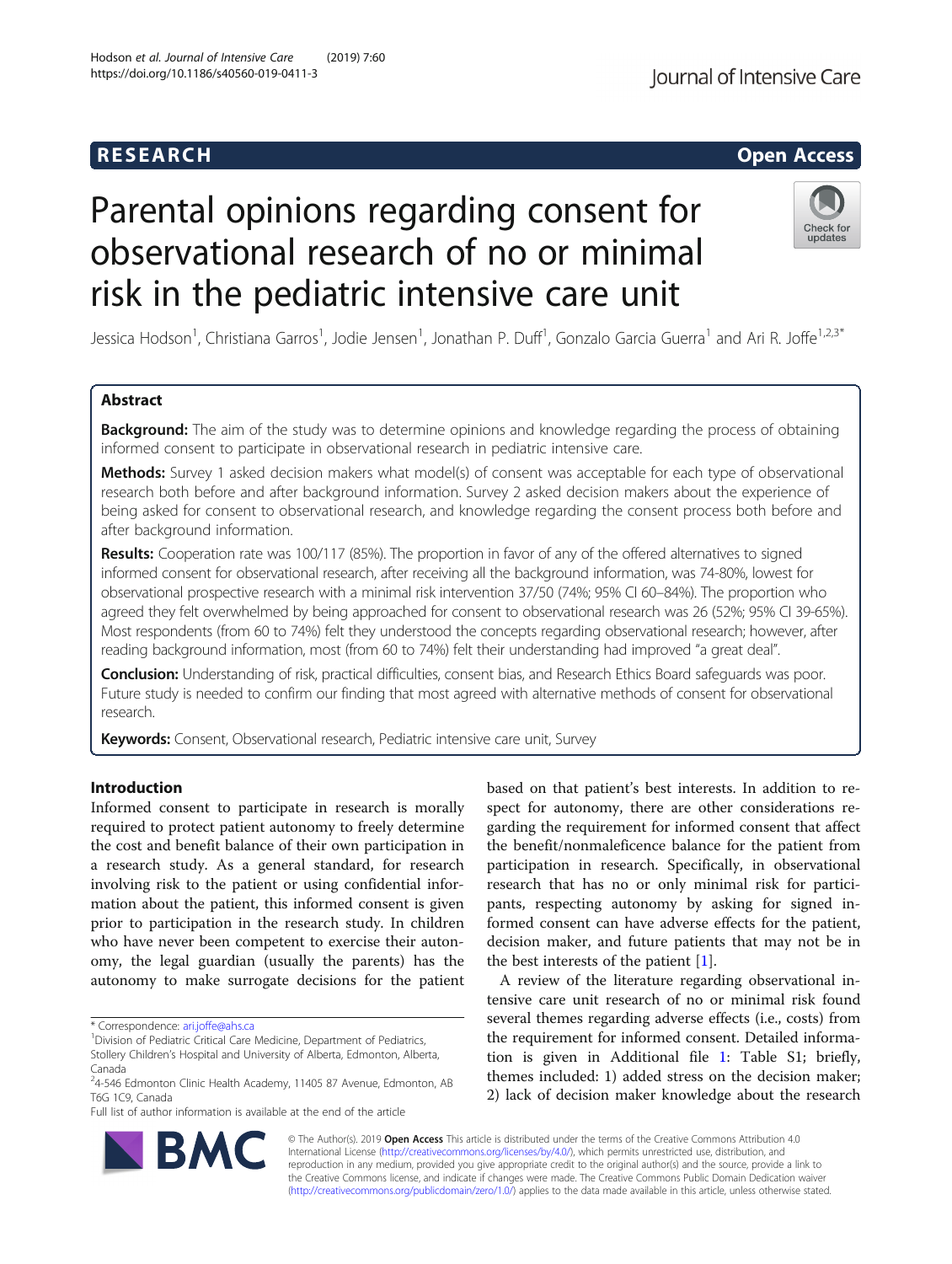process and safeguards; 3) the importance of consent bias; and 4) the resulting lack of research. Better knowledge of these factors may change the decision maker's opinion of the cost/benefit balance of requiring informed consent [[1](#page-7-0)–[14](#page-7-0)]. The literature review also found alternative consent models (i.e., alternatives to signed informed consent) for performing observational research in intensive care, which can minimize these problems. Detailed information is given in Additional file [1](#page-7-0): Table S2; briefly, models included: a) waived consent; b) opt-out; c) physician consent; and d) broad authorization [[7,](#page-7-0) [12](#page-7-0), [13](#page-7-0), [15](#page-7-0)–[17](#page-7-0)]. The acceptability of these alternative models has been variable, and sometimes dependent on factors such as whether research would be impracticable (e.g., no decision maker available), or provision of information about the research process [\[7](#page-7-0), [13](#page-7-0), [16\]](#page-7-0).

To our knowledge, the opinions of decision makers for children in the pediatric intensive care unit (PICU) regarding these problems and options are unknown. This study aims to determine a) decision-maker opinions and knowledge regarding the process of obtaining informed consent to participate in observational research of no or minimal risk; and b) decision-maker opinions regarding alternative models for consent to participation in observational research of no or minimal risk, after being given sequential information on the problems with requiring signed informed consent. We hypothesized that decision makers a) find the consent process stressful and lack knowledge of the research process (safeguards, consent bias, and staff burden); and b) when informed of issues involved with the requirement for signed informed consent, to observational research of no or minimal risk, would change their opinions in favor of alternative models for consent.

# **Methods**

#### Ethics approval

This study was approved by the Health Research Ethics Board of the University of Alberta (Pro00057806). Voluntary completion of the survey was considered as consent to participation.

# Questionnaire administration

Parents or legal guardians were approached in the PICU of the Stollery Children's Hospital to ask for their voluntary participation in the survey studies at a time when their child was clinically stable (i.e., not at a time when family was considered by the research team to be under peak stress). Potential participants were asked if they are "a parent or guardian of a child admitted to the PICU", and if so, if they would agree to "voluntarily participate in a survey asking about their opinions regarding consent to research study participation". They were offered a small incentive to participate of a "\$5 gift card". The cover letter stated that "we very much value your opinion on this important issue", that the survey is anonymous and voluntary, and that return of a survey is considered consent to participate. The time allowed to complete the survey was unlimited, and most were returned hours or even days after agreement to participate. The survey responses were entered into an electronic, secure, survey distribution and collection system (REDCap, Research Electronic Data Capture). There were two surveys, each covering one of the objectives/ hypotheses above.

#### Questionnaire development

We followed published recommendations for survey methodology [\[18](#page-7-0)]. To generate the items for the questionnaires, we searched Medline from 1980 to 2012 for articles about consent to intensive care research. This was followed by collaborative creation of the background section and questions for the surveys by the authors. Content and construct validation was done using a table of specifications (rating the importance of topics included in the surveys, and the adequacy of addressing them) filled out by experts including two intensivist researchers in the Canadian Critical Care Trials Group who have done research on consent in the intensive care unit, and two research coordinators with at least 2 years of clinical research experience in the pediatric intensive care unit. Content validation was done by pilot testing of the surveys: by the experts above, by non-medical parents in the PICU ( $n=2$ ), and by PICU nurses ( $n=2$ ). Each pilot test was followed by a semi-structured interview by one of the authors to ensure clarity, realism, validity, and ease of completion. A published clinical sensibility tool was used for the expert and pilot testing [[18\]](#page-7-0). After minor modifications, the surveys were approved by all the authors.

# Questionnaire content

The surveys both ask about observational research, with the first aiming to determine acceptance of alternatives to signed informed consent after receiving background information, and the second aiming to determine stress associated with being approached for consent and understanding of the background information. We report both surveys here given their related aims.

## Survey 1 (see Additional file [2](#page-7-0))

The background section described the baseline scenario of having a child admitted to and cared for in the PICU, the types of observational research we are referring to (retrospective chart review; prospective chart review; prospective chart review with an intervention of no, or of minimal risk), and the five main types of consent models considered (signed informed consent; opt-out;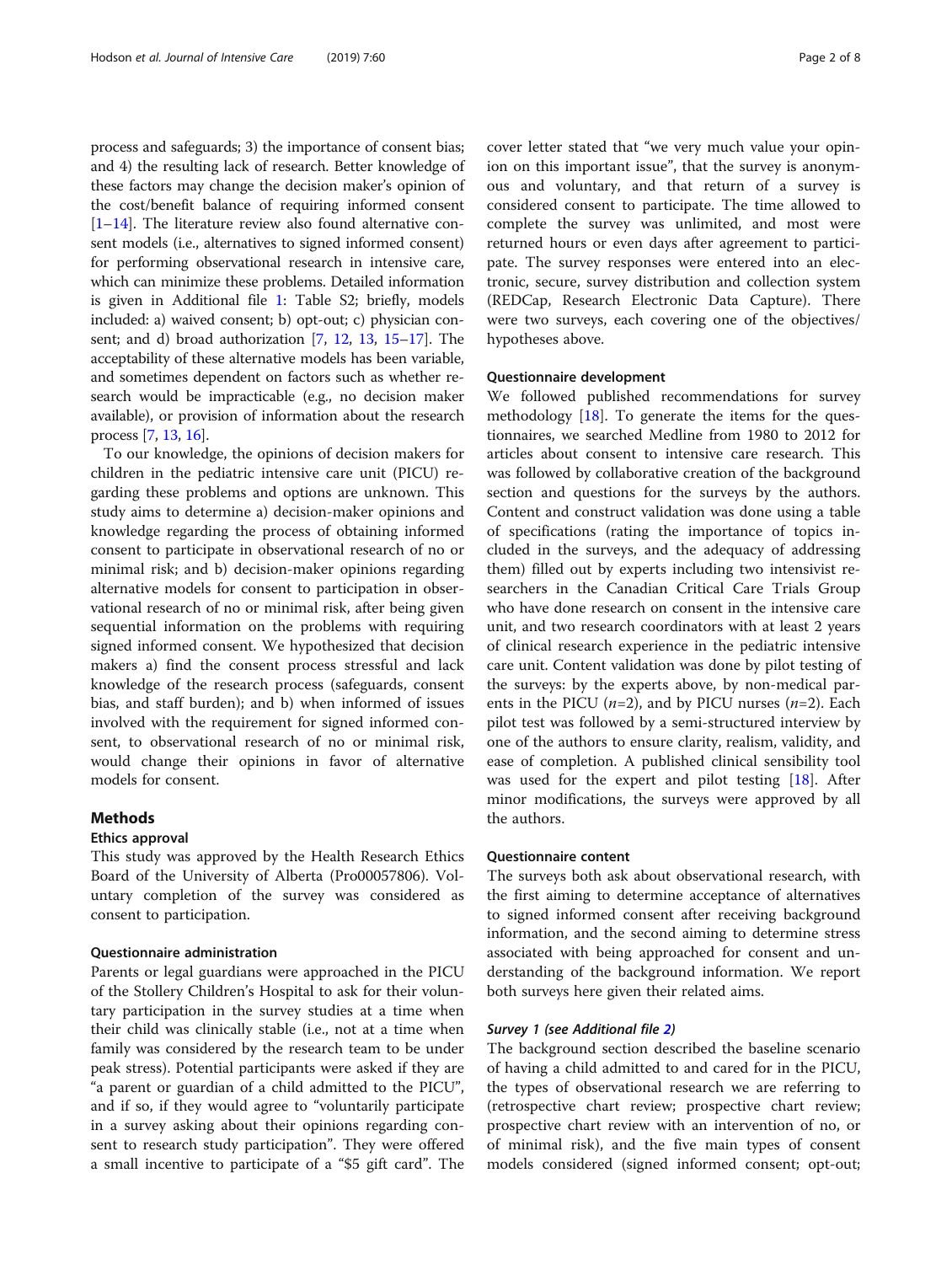physician consent; broad authorization; and waived consent) (Table [2\)](#page-4-0). The survey asked demographic questions (age categories; sex; education categories; work in health-care field categories; and having been approached for consent to a research study for their child) and asked what model(s) of consent was acceptable for each type of observational research. Then we sequentially presented three potentially modifying sets of background information (REB process and safeguards; stress on the decision maker; difficulty in obtaining consent as a barrier to research; and consent bias) and asked the same questions about what model(s) of consent was acceptable for each type of observational research. Finally we asked whether the information given in the survey will influence decisions in the future, and asked for free text to the questions: if yes, "in what way"; and if no, "why not?"

### Survey 2 (see Additional file [3](#page-7-0))

The background section described the baseline scenario of having a child admitted to and cared for in the PICU, with a description of being approached for observational research of minimal risk (requiring a cuff blood pressure measurement). The survey asked the same demographic questions; then asked about the experience of being approached for consent to this type of observational study (i.e., stress, emotional burden, anxiety, worry, etc.). Then we asked about knowledge regarding the consent process (i.e., awareness/understanding of independent ethics committees; of no or minimal risk of harm; of safeguards being in place; of consent bias; of difficulty in performing research; etc.). Finally, we asked whether understanding of the relevant consent process improved after a sequence of three sets of background information (defining observational study with minimal risk; consent bias and difficulty obtaining consent; and REB review and safeguards) (Table [2](#page-4-0)). Response choices were on Likert scales of: "strongly disagree, disagree, neither agree nor disagree, agree, strongly agree"; "did not understand, understand a little, understand most of it, understand very well"; and understanding improved on a scale of 1–5 as "not at all, somewhat, a great deal", depending on the type of question. Finally, we asked the same question as in survey 1 about whether the information would influence decisions in the future, with the free text questions.

#### Statistics

Using REDCap allowed anonymous survey responses to be downloaded into an SPSS database for analysis. The proportions of respondents with different answers are expressed as percentages. As this was exploratory research, and we did not know what to expect for participant responses, we could not estimate a sample size for a reasonable 95% CI around our primary outcomes.

Thus, we planned for 50 respondents to each of the two surveys. The primary outcome for Survey 1 was: the proportion (and 95% adjusted Wald confidence interval, 95% CI) in favor of any of the listed alternatives to signed informed consent to observational research of no or minimal risk after receiving all of the background information. Secondary outcomes were the change in the proportions at each stage of information provision, compared using Chi-square statistic, with  $P \leq 0.05$  after Bonferroni correction for multiple comparisons considered significant. The primary outcome for Survey 2 was: the proportion (and 95% CI) who feel overwhelmed on being approached for consent to observational research of no or minimal risk. Secondary outcomes include: the proportion with each response to each question about the level of stress, knowledge of the informed consent process, and possible adverse effects of requiring consent; and understanding each aspect of the consent process after receiving background information. We provide 95% CI for the primary outcomes to report the precision of the estimated response proportion. Post hoc, we examined whether demographic variables were associated with the primary outcomes using Fisher exact tests. The demographic variables were dichotomized into: age <34 years vs. ≥35 years; sex male vs. female; child age <2 years vs.  $\geq$ 2 years; no degree/diploma vs. any degree/diploma; and previous approach for research no vs. yes.

# Results

# Response rate

Surveys were distributed from November 2015 to April 2016 by research staff when available, and then from July to August 2016 by the summer student. Of 239 eligible patients, 111 were missed (parents not available during screening time, usually due to short admission times of <3 days), 11 were not approached due to social reasons (child was expected to die within 24 h, suspected child abuse, or foster care without a legal guardian present), and 117 were approached for participation. Of these 117, 11 (9%) refused participation, and 6 (5%) did not return the survey, for 100 responses (cooperation rate 100/117, 85%).

#### Description of cohorts

The demographics of the 50 respondents to each survey are given in Table [1](#page-3-0). Most respondents were age 25–44 years, female, with young (<7yo) children, with at least high school education, and not working in the field of medicine/health. Only 40% (survey 1) and 48% (survey 2) had never been approached for having their child participate in a research study. No guardian did both surveys (i.e., only one of the surveys was done by any individual).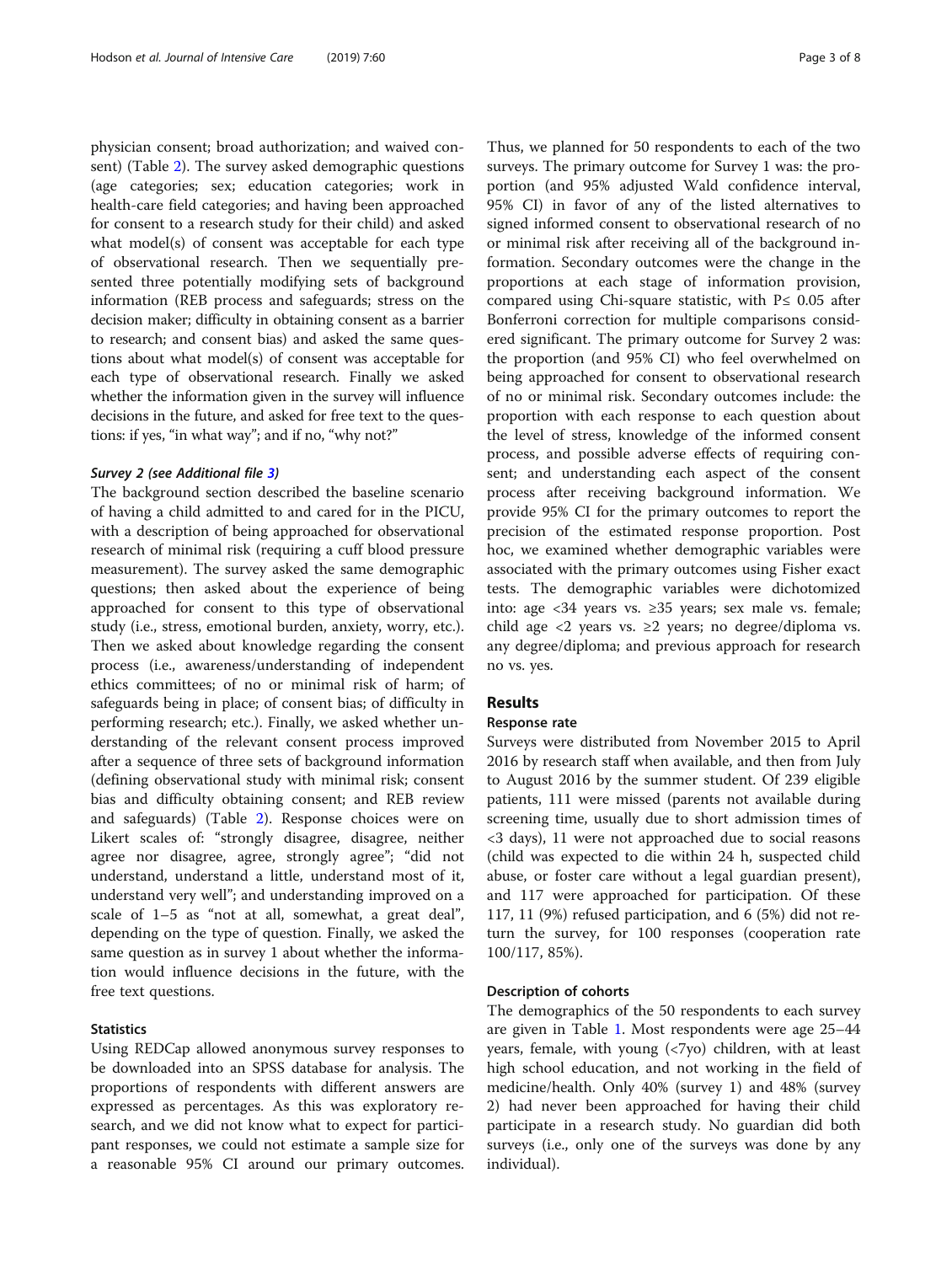<span id="page-3-0"></span>Table 1 Demographics of survey respondents

| Demographics                                                                                                                 | Survey 1 | Survey 2 |  |  |  |
|------------------------------------------------------------------------------------------------------------------------------|----------|----------|--|--|--|
| Age                                                                                                                          |          |          |  |  |  |
| $18 - 24y$                                                                                                                   | 4(8%)    | 1(2%)    |  |  |  |
| $25 - 34y$                                                                                                                   | 24 (48%) | 29 (58%) |  |  |  |
| $35 - 44$ y                                                                                                                  | 18 (36%) | 13 (26%) |  |  |  |
| $45y +$                                                                                                                      | 4 (8%)   | 5 (10%)  |  |  |  |
| Sex: female                                                                                                                  | 37 (76%) | 34 (69%) |  |  |  |
| Age of your child                                                                                                            |          |          |  |  |  |
| $2 \times$                                                                                                                   | 23 (46%) | 22 (44%) |  |  |  |
| $2 - 6y$                                                                                                                     | 11 (22%) | 14 (28%) |  |  |  |
| $7 - 11y$                                                                                                                    | 9(18%)   | 7(14%)   |  |  |  |
| $12y +$                                                                                                                      | 6 (12%)  | 6 (12%)  |  |  |  |
| Level of education                                                                                                           |          |          |  |  |  |
| Not high school                                                                                                              | 6 (12%)  | 5 (10%)  |  |  |  |
| High school                                                                                                                  | 9(18%)   | 6 (12%)  |  |  |  |
| At least 1 y post-secondary                                                                                                  | 7(14%)   | 11 (22%) |  |  |  |
| Post-secondary degree/diploma                                                                                                | 28 (56%) | 27 (54%) |  |  |  |
| Work in field of medicine and health                                                                                         |          |          |  |  |  |
| No                                                                                                                           | 41 (82%) | 43 (86%) |  |  |  |
| Yes                                                                                                                          | 9(18%)   | 6 (12%)  |  |  |  |
| Physician                                                                                                                    | $\Omega$ | 1(2%)    |  |  |  |
| Nurse                                                                                                                        | $\Omega$ | $\Omega$ |  |  |  |
| Other                                                                                                                        | 9(18%)   | 5 (10%)  |  |  |  |
| I have been approached to have my child participate in a research<br>study during this or any other previous hospitalization |          |          |  |  |  |
|                                                                                                                              |          |          |  |  |  |

Yes, and I did give consent 24 (48%) 20 (40%) Yes, and I did not give consent  $6(12%)$  5 (10%) No 20 (40%) 24 (48%)

Note: numbers may not add up to  $n=50$  respondents for each survey. This is because a few respondents left the demographic variable response blank. The percentages provided in the table are always of the  $n=50$  respondents

# Survey 1

The results are shown in Table [2.](#page-4-0) The primary outcome, the proportion of respondents in favor of any of the offered alternatives to signed informed consent to observational research of no or minimal risk after receiving all of the background information, was: for observational retrospective 40 (80%; 95% CI 67–89%); observational prospective 39 (78%; 95% CI 65–87%); observational prospective with no risk intervention 41 (82%; 69–90%); and observational prospective with minimal risk intervention 37 (74%; 60–84%). For each type of observational study, the proportion of respondents finding each method of consent acceptable did not statistically change from before and after each of the series of three sets of background information (Chi-square all  $p > 0.15$ ). The proportion of respondents, across all types of observational research and after all background information,

was always highest for signed-informed consent (although not by a majority), and lowest for waived consent (although still acceptable for a significant minority). Each type of alternative method of consent was acceptable for about one-third of respondents across all types of observational research, with the exception of waived consent. When asked "do you think the information given in this survey will influence your decision to have your child participate in an observational research study if asked in the future?", responses were yes for 22 (44%) and no for 26 (52%).

# Survey 2

The primary outcome of the proportion of respondents who agree they felt overwhelmed on being approached for consent to observational research of no or minimal risk was 26 (52%; 95% CI 39-65%). Results suggest that being approached for consent to an observational research study is stressful, emotionally burdensome, or irritating for about half of the respondents (Table [3](#page-4-0)). Only 18% of respondents agreed that they "would feel excited about the opportunity" or "fear the risks" of participation in observational research (Table [3](#page-4-0)). Most respondents (from 60 to 74% depending on the question) answered that they understand "most of it" or "very well" the terms/concepts regarding observational research, including "no risk", "minimal risk", "consent bias", "difficulties in obtaining consent", "REB review and approval", and "many safeguards required by the REB" (Table [4\)](#page-5-0). However, after reading the background information defining/ discussing these terms/concepts, most respondents (from 60 to 74% depending on the question) answered that their understanding had improved "a great deal" (from 4 to 5 on the Likert scale) (Table [4\)](#page-5-0). Only 14–18% responded that their understanding had improved "not at all" (from 1 to 2 on the Likert scale). When asked "do you think the information given in this survey will influence your decision to have your child participate in an observational research study if asked in the future?", responses were yes for 22 (44%) and no for 26 (52%).

#### Free text responses

For both surveys, the themes of free text responses were similar (all responses are shown in Additional file [1](#page-7-0): Table S3). In survey 1, the most common reasons that the survey would influence future decisions about research participation were that respondents have a better understanding of the terms/concepts (8/23, 35%) or are more comfortable with research and being approached (8/23, 35%). The most common reasons that the survey would not influence future decisions about research participation was that respondents already always participate (9/23, 39%), or always want to discuss participation (8/23, 35%). In survey 2, the most common reason that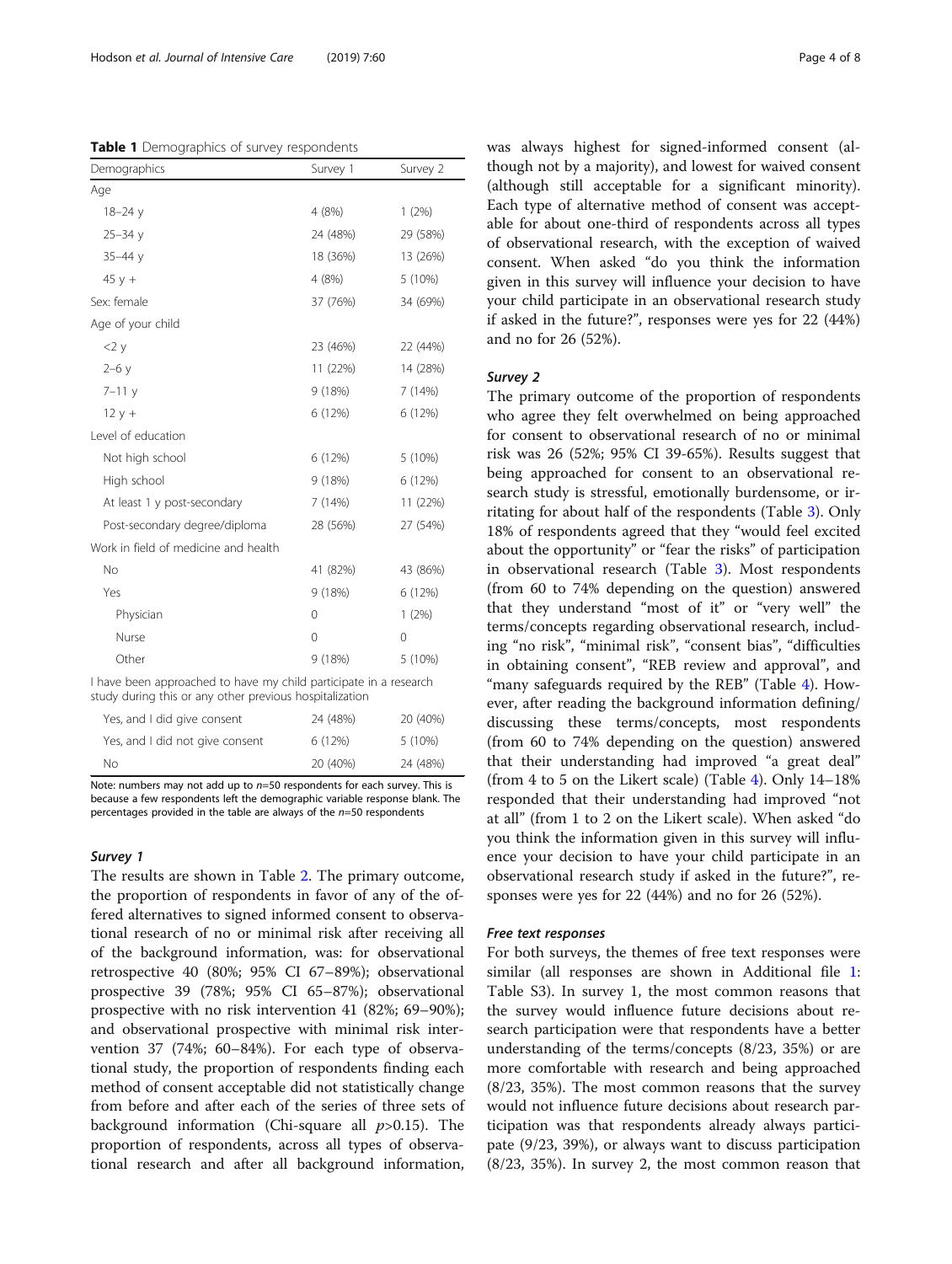<span id="page-4-0"></span>

|  |  |  |  |  |  |  | Table 2 Survey 1: types of consent acceptable for observational research both before and after reading background information |  |
|--|--|--|--|--|--|--|-------------------------------------------------------------------------------------------------------------------------------|--|
|--|--|--|--|--|--|--|-------------------------------------------------------------------------------------------------------------------------------|--|

| Type of observational<br>research                                                         | Signed informed<br>consent | Opt-out<br>consent | Physician's<br>consent | Waived<br>consent | Broad authorization<br>consent | Some alternative<br>method | No<br>method |
|-------------------------------------------------------------------------------------------|----------------------------|--------------------|------------------------|-------------------|--------------------------------|----------------------------|--------------|
| Observational retrospective (e.g., chart review)                                          |                            |                    |                        |                   |                                |                            |              |
| No background                                                                             | 26 (52%)                   | 19 (38%)           | 17 (34%)               | 15 (30%)          | 22 (44%)                       | 41 (82%)                   | $1(2\%)$     |
| Background 1                                                                              | 30 (60%)                   | 23 (46%)           | 12 (24%)               | 11 (22%)          | 21 (42%)                       | 36 (72%)                   | 2(4%)        |
| Background 2                                                                              | 24 (48%)                   | 20 (40%)           | 13 (26%)               | 14 (28%)          | 18 (36%)                       | 45 (90%)                   | $0(0\%)$     |
| Background 3                                                                              | 24 (48%)                   | 17 (34%)           | 16 (32%)               | 13 (26%)          | 18 (36%)                       | 40 (80%)                   | $0(0\%)$     |
| $P$ value                                                                                 | $p=0.59$                   | $p=0.67$           | 0.65                   | 0.90              | 0.79                           | 0.15                       | 0.29         |
| Observational prospective (e.g., chart review)                                            |                            |                    |                        |                   |                                |                            |              |
| No background                                                                             | 26 (52%)                   | 18 (36%)           | 16 (32%)               | 14 (28%)          | 21 (42%)                       | 41 (82%)                   | $0(0\%)$     |
| Background 1                                                                              | 27 (54%)                   | 25 (50%)           | 13 (26%)               | 10 (20%)          | 22 (44%)                       | 40 (80%)                   | 1(2%)        |
| Background 2                                                                              | 21 (42%)                   | 21 (42%)           | 16 (32%)               | 13 (26%)          | 18 (36%)                       | 41 (82%)                   | 1(2%)        |
| Background 3                                                                              | 23 (46%)                   | 17 (34%)           | 18 (36%)               | 11 (22%)          | 17 (34%)                       | 39 (78%)                   | $1(2\%)$     |
| $P$ value                                                                                 | 0.61                       | 0.36               | 0.76                   | 0.78              | 0.70                           | 0.95                       | 0.80         |
| Observational prospective with no risk intervention (e.g., soothing music)                |                            |                    |                        |                   |                                |                            |              |
| No background                                                                             | 19 (38%)                   | 27 (54%)           | 12 (24%)               | 13 (26%)          | 17 (34%)                       | 44 (88%)                   | $1(2\%)$     |
| Background 1                                                                              | 20 (40%)                   | 28 (56%)           | 13 (26%)               | 13 (26%)          | 19 (38%)                       | 44 (88%)                   | 2(4%)        |
| Background 2                                                                              | 18 (36%)                   | 25 (50%)           | 16 (32%)               | 8 (16%)           | 18 (36%)                       | 44 (88%)                   | $1(2\%)$     |
| Background 3                                                                              | 23 (46%)                   | 22 (44%)           | 16 (32%)               | 9 (18%)           | 19 (38%)                       | 41 (82%)                   | $1(2\%)$     |
| $P$ value                                                                                 | 0.76                       | 0.64               | 0.74                   | 0.48              | 0.97                           | 0.76                       | 0.89         |
| Observational prospective with minimal risk intervention (e.g., measuring blood pressure) |                            |                    |                        |                   |                                |                            |              |
| No background                                                                             | 25 (50%)                   | 20 (40%)           | 17 (34%)               | 9(18%)            | 14 (28%)                       | 41 (82%)                   | $1(2\%)$     |
| Background 1                                                                              | 23 (46%)                   | 21 (42%)           | 13 (26%)               | 9(18%)            | 21 (42%)                       | 40 (80%)                   | 2(4%)        |
| Background 2                                                                              | 26 (52%)                   | 17 (34%)           | 17 (34%)               | 6 (12%)           | 16 (32%)                       | 38 (76%)                   | $1(2\%)$     |
| Background 3                                                                              | 25 (50%)                   | 18 (36%)           | 15 (30%)               | 6 (12%)           | 16 (32%)                       | 37 (74%)                   | $1(2\%)$     |
| $P$ value                                                                                 | 0.94                       | 0.84               | 0.79                   | 0.70              | 0.49                           | 0.76                       | 0.89         |

Data as n (%). Statistical comparisons by Chi-square test

the survey would influence future decisions about research participation was that respondents have a better understanding of the terms/concepts (9/17, 53%). The most common reasons that the survey would not influence future decisions about research participation were that respondents already always participate (9/23, 39%)

or that the decision would depend on the circumstance (7/23, 30%).

# Post hoc comparisons

We explored whether dichotomized demographic variables [age, sex, child age, education level, and prior

Table 3 Survey 2: feelings about being approached for an observational research study

| Strongly Disagree |                                                                                            |                                                                                       | Strongly Agree                                                                           |
|-------------------|--------------------------------------------------------------------------------------------|---------------------------------------------------------------------------------------|------------------------------------------------------------------------------------------|
| 7(14%)            |                                                                                            |                                                                                       | 6 (12%)                                                                                  |
| 7(14%)            |                                                                                            |                                                                                       | 5 (10%)                                                                                  |
| 7(14%)            |                                                                                            |                                                                                       | 4(8%)                                                                                    |
| 17 (34%)          |                                                                                            |                                                                                       | 3(6%)                                                                                    |
| 5(10%)            |                                                                                            |                                                                                       | 6 (12%)                                                                                  |
| 5 (10%)           |                                                                                            |                                                                                       | 10 (20%)                                                                                 |
| 8 (16%)           |                                                                                            |                                                                                       | 5 (10%)                                                                                  |
|                   | Disagree<br>11 (22%)<br>17 (34%)<br>9(18%)<br>14 (28%)<br>10 (20%)<br>12 (24%)<br>11 (22%) | Neither<br>9 (18%)<br>4(8%)<br>25 (50%)<br>10 (20%)<br>10 (20%)<br>7(14%)<br>11 (22%) | Agree<br>17 (34%)<br>17 (34%)<br>$5(10\%)$<br>6(12%)<br>19 (38%)<br>16 (32%)<br>15 (30%) |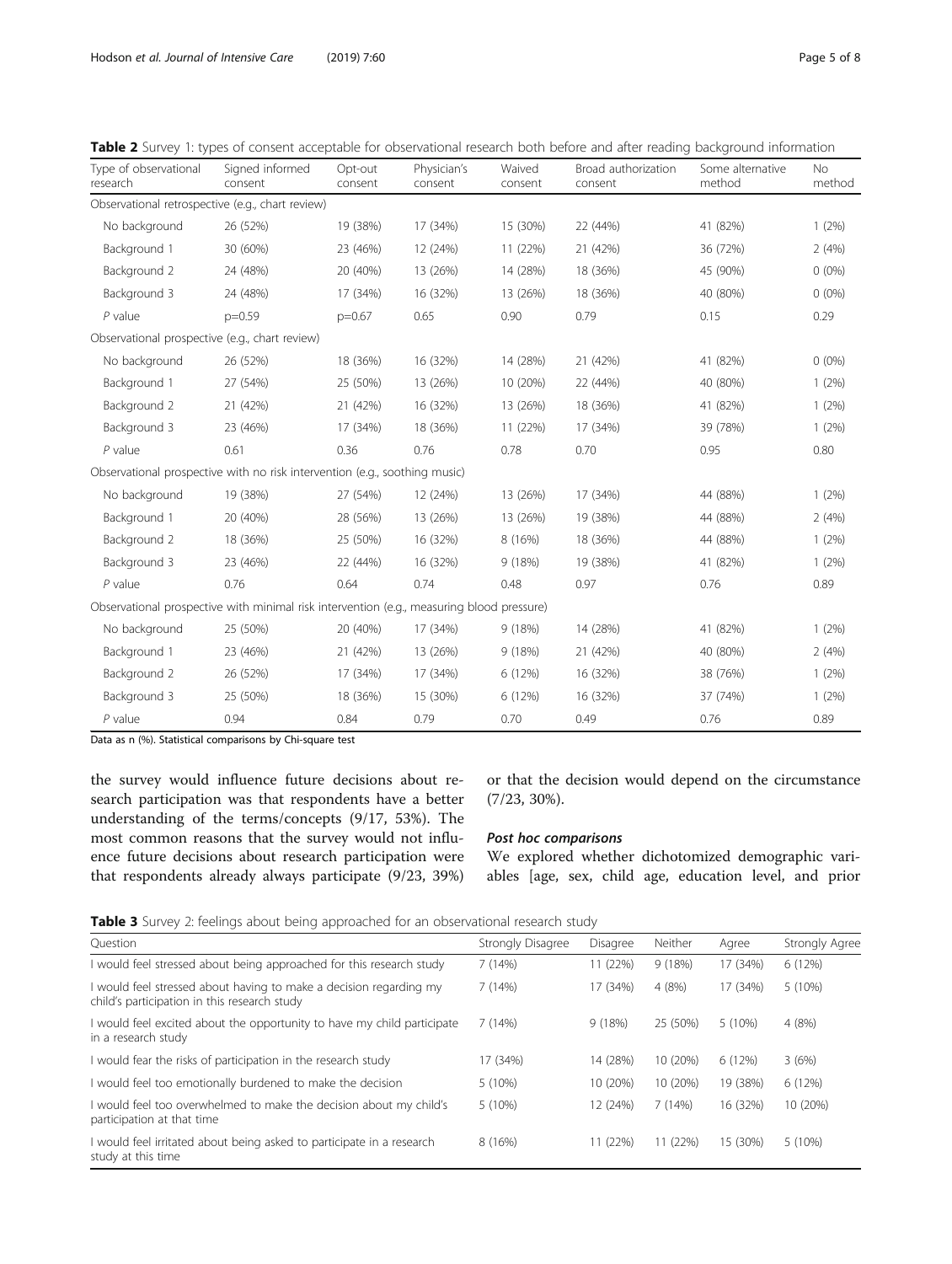<span id="page-5-0"></span>Table 4 Survey 2: understanding of terms regarding observational research both before and after reading background information

| Do not<br>understand | Understand<br>a little | Understand<br>most of it | Understand<br>very well | Improved understanding after<br>background information: score<br>$4 - 5/1 - 2$ |
|----------------------|------------------------|--------------------------|-------------------------|--------------------------------------------------------------------------------|
| 4 (8%)               | 11 (22%)               | 10 (20%)                 | 25 (50%)                | 34 (68%) / 9 (18%)                                                             |
| 9(18%)               | 11 (22%)               | 10 (20%)                 | 20 (40%)                | 35 (70%) / 9 (18%)                                                             |
| 5 (10%)              | 10 (20%)               | 19 (38%)                 | 16 (32%)                | 30 (60%) / 7 (14%)                                                             |
| 7 (14%)              | 9(18%)                 | 14 (28%)                 | 20 (40%)                | 33 (66%) / 8 (16%)                                                             |
| 6 (12%)              | 10 (20%)               | 14 (28%)                 | 20 (40%)                | 35 (70%) / 9 (18%)                                                             |
| 2(4%)                | 11 (22%)               | 14 (28%)                 | 23 (46%)                | 37 (74%) / 9 (18%)                                                             |
|                      |                        |                          |                         |                                                                                |

approach for research] were associated with the primary outcomes. For survey 1, the response of some alternative to signed informed consent being acceptable was not statistically significantly associated with any demographic variable for all four types of research. For survey 2, the response that "I would feel too overwhelmed to make the decision about my child's participation at that time" was not statistically significantly associated with any demographic variable. These results are shown in Additional file [1](#page-7-0): Table S4.

# Discussion

In this study, we directly asked parents/guardians about their opinions and knowledge regarding the consent process for observational research in PICU, both before and after providing background information. The main findings include the following. First, background information provided did not change respondent opinions about which methods of consent to observational research were acceptable. Even so, the proportion of respondents accepting an alternative to signed informed consent to observational research after receiving all of the background information was high. Second, being approached for consent to an observational research study was often considered stressful, emotionally burdensome, or irritating for respondents. Third, although the majority initially answered that they understood "most of it" or "very well" the terms/concepts involved, after reading the background information, most answered that their understanding had improved "a great deal". This suggests that, for most participants, initial understanding of the concepts was poor. Finally, about half of the respondents for both surveys thought the information would not influence their decision in the future if approached for the participation of their child in observational research. The most common reasons for this are on opposite extremes: either respondents already always participate, or respondents always want to discuss participation, and the decision will depend on the circumstance.

Others have described that surrogate decision makers asked for consent to research are in crisis and experience added emotional burden from the approach [\[2](#page-7-0)–[5](#page-7-0)], and that many lack knowledge of the research process, specifically of safeguards to privacy, and independent ethics committee review  $[6, 7]$  $[6, 7]$  $[6, 7]$ . Some studies have also found that provision of some knowledge, in focus group "dialogue" or information, made little change in acceptance of consent models [[6,](#page-7-0) [7](#page-7-0)]; however, if there were no substitute decision maker, or consent "would make this research too difficult to carry out", alternative methods were often endorsed [[13,](#page-7-0) [16](#page-7-0)]. Finally, altruism and a desire for medical progress are reasons that consent is given for research  $[4, 14]$  $[4, 14]$  $[4, 14]$ . We extend these descriptions by finding that: a) the same emotional burdens and knowledge gaps exist in guardians making decisions about observational research for children in the PICU; b) knowledge of the difficulties involved in obtaining consent, and the resultant consent bias or inability to carry out the research, is also likely poor for many; c) although knowledge provision did not change the acceptance of alternative models of consent, most respondents continued to agree that some alternative model was acceptable even for observational research with a minimal risk intervention; and d) a minority (about 20%) of respondents believed a complete discussion and guardian agreement, even for observational research involving only chart review, is always needed.

Contrary to our hypothesis, provision of information about REB approval and safeguards to confidentiality, difficulties in doing research and resultant consent bias or abandonment of the research study, and emotional burdens on decision makers when asked for consent did not change the acceptability of alternative models of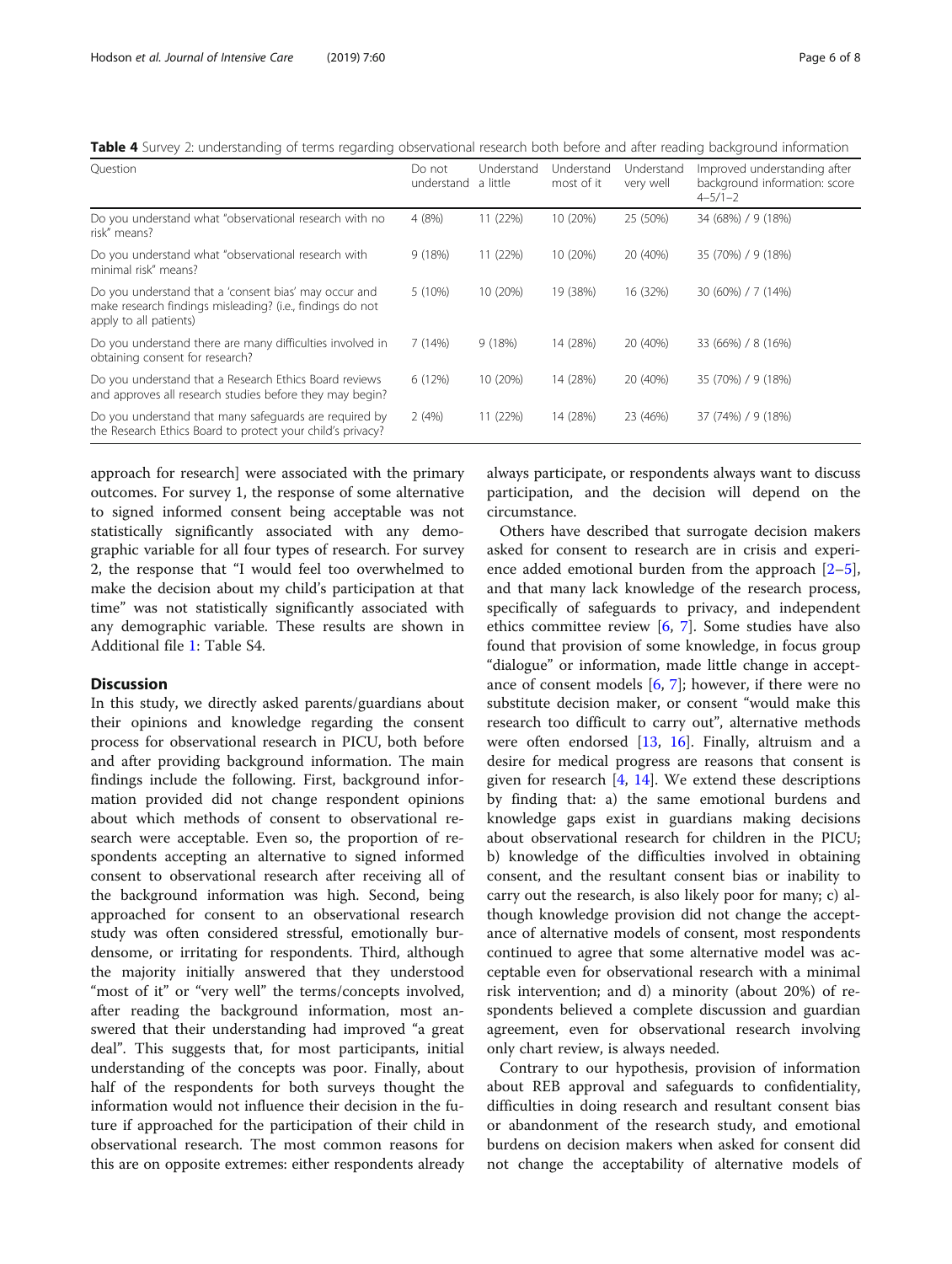consent. Potential explanations for this finding include: some guardians simply do not want even observational research done without their explicit permission; the information was not well understood by participants; or the information was not explicit enough. The information may have been too complex or too comprehensive; future studies should examine simpler wording, or giving less background information in each of a series of separate surveys, or a focus group strategy where discussion of the issues is allowed to clarify concepts. Conversely, future studies should examine giving more explicit information on the magnitude of effects to make the points more salient. For example, in a Canadian multicenter cross-sectional study, consent for participation in research was missed in 28.8% (due to research staff workload and availability) and infeasible due to operational reasons in 28.5% (often due to difficulty contacting a decision maker or no decision maker being available) of patients [[14\]](#page-7-0). Research studies thus take much longer than planned or are abandoned, even though patients "deserve timely identification of beneficial, nonbeneficial and harmful interventions" [\[1](#page-7-0)]. Consent bias has been shown to result in unpredictable, but systematic deviation of results from the underlying truth because of differences in age, sex, race, income, education, health status, risk factors for adverse outcomes, medical interventions, and patient outcomes between consenters and non-consenters [\[8](#page-7-0)–[12](#page-7-0)]. Symptoms of anxiety and depression are already present in 62% and 38% of ICU family members [[19\]](#page-7-0), and being approached to make a consent to research decision is associated with a 48% prevalence of PTSD [[5\]](#page-7-0). This may be because approach for consent to research participation "suggests that an important choice is being made, one that balances risks and benefits…" [[2\]](#page-7-0). This may be misleading, given the rigorous safeguards imposed by REB approval. These points are particularly important for future studies to examine given the concerning finding that up to 20% of respondents answered that an alternative consent model was not acceptable for chart review studies.

We believe that a "broader definition of 'protecting' acutely ill patients" may be needed, tailoring consent models to the risks  $[1]$  $[1]$ ; the question is whether "individual privacy is more important than the societal benefits of research" [[9\]](#page-7-0), of balancing improved confidentiality over improved health and use of public resources, particularly for observational research with REB-imposed safeguards. This, and other surveys, suggests that most consenters do so for altruistic reasons (to help future patients, to advance medical progress) [\[4,](#page-7-0) [14\]](#page-7-0), and therefore most people endorse alternative methods of consent when signed informed consent is not practicable [[13](#page-7-0), [16\]](#page-7-0). It is "thoughtful decision making... on the need for mandatory consent" that is necessary  $[10]$  $[10]$  $[10]$ , considering more than

guardian autonomy in determining the patient's bestinterests when no or minimal risk observational research is done.

This study has some strengths. First, the survey development methodology was according to published standards  $[18]$  $[18]$  $[18]$ . The surveys included the most important themes identified by a literature review, and agreed on by expert reviewers. Second, this is the first survey we are aware of to directly ask decision makers their opinions about alternative models of consent to observational research both before and after provision of background information. This study also has limitations. First, the surveys were information dense, and this may have been too comprehensive or complex to ensure adequate understanding by respondents. Pilot testing of the survey (although limited to two parents), distribution at a time when the patient was stable, and the unlimited time allowed for completion may mitigate this concern to some extent. In addition, the free-text responses did not suggest respondents felt they could not understand the material, although this was not specifically asked. Second, the small sample size from one institution limits the generalizability of the results. The findings being compatible with previous research in adult ICU decision makers may mitigate this limitation. Third, many families were missed, usually due to short PICU stays without a guardian available during study screening times; this low response rate may have introduced a consent bias. Even so, of approached guardians, the cooperation rate was high at 85%. Fourth, the small incentive of \$5 may have contributed to a desirability bias in responses. This is unlikely with this small incentive and likely outweighed by the effect of increasing response rates.

#### Conclusions

Being approached for consent to observational research is often stressful, even overwhelming for parents of critically ill children. In addition, parental understanding of risk, difficulties in obtaining consent, consent bias, and REB safeguards is likely poor for most. Although background information provided did not change aggregate parental opinions about which methods of consent to observational research are acceptable, most agreed with some alternative method of consent for observational research even with a minimal risk intervention. Future studies should confirm these findings, test simplifying the information provided (perhaps provided in a series of simplified surveys or in a focus group format), and test more explicit and quantitative information about the stress involved in research consent decisions, the wide-spectrum of factors leading to consent bias, the severity of limitations on research by requiring signed informed consent, and discussion of a "broader definition of 'protecting' acutely ill patients" [\[1](#page-7-0)].